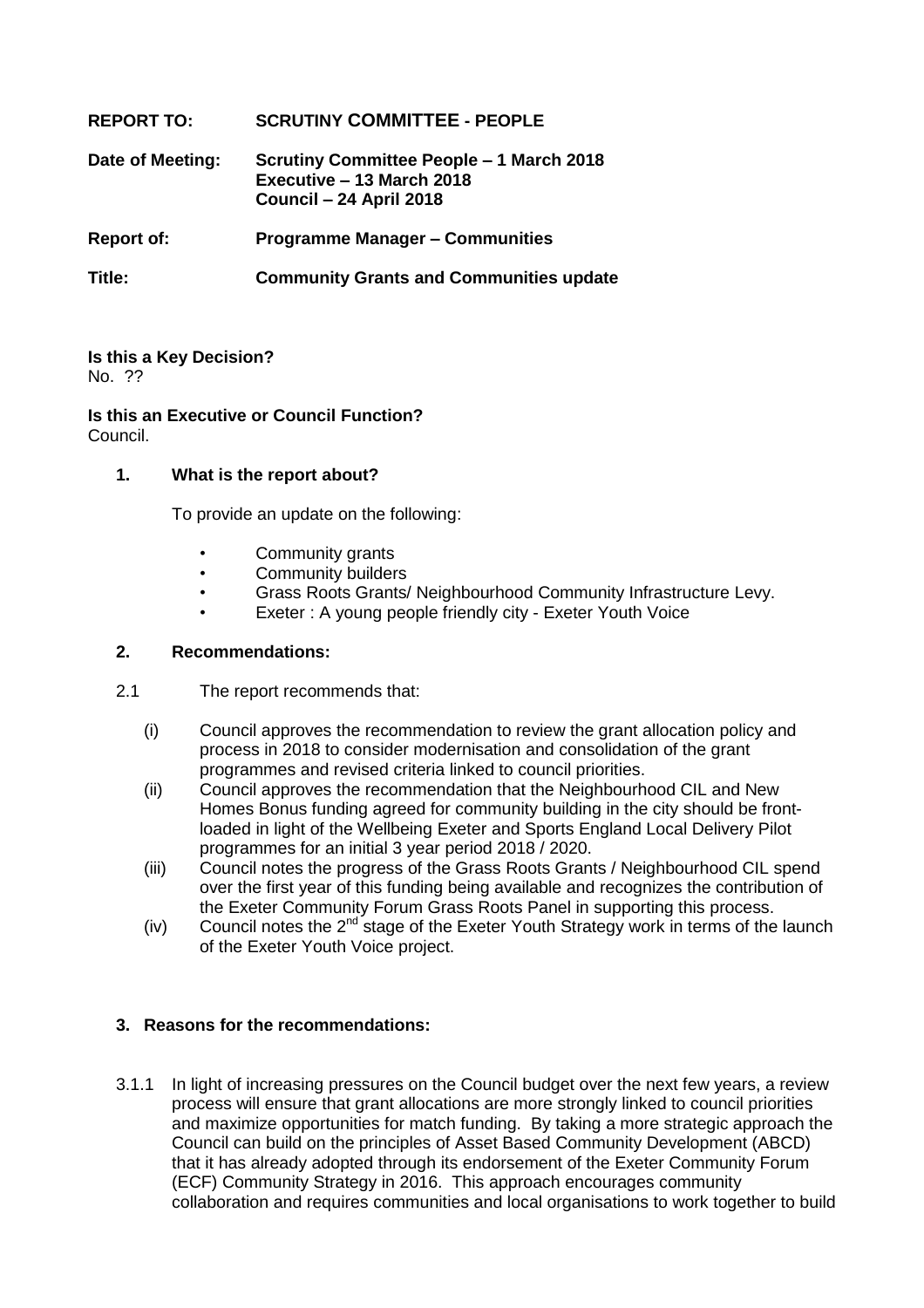community capacities to take action to address local priorities and build stronger communities.

- 3.1.2 Front loading funding into the community builder roles over the next two to three years will enable all wards to have access to a community builder as well as a community connector. There are sufficient CIL receipts in place to speed up this investment which had originally been planned over a five year period whereby many wards would not have benefited from a Community Builder for 2 to 3 years. This proposal means all wards could have a community builder in place during 2018. Community builders are working with communities, identifying social resources, stimulating activity and helping those communities to thrive and develop.
- 3.1.3 Three Grass Roots Grants rounds have taken place so far with £167,913 awarded to eight organisations. The next round will take place in March 2018.
- 3.1.4 The Exeter Youth Strategy consulted with over 600 young people in 2016/17 as part of an Exeter Board led initiative. The consultation found that young people want to have a more meaningful voice in decisions made in Exeter that affect them. The Exeter Youth Voice programme has been designed in partnership with the Member Champion for Young People and other key youth work partners in the city. The project will run for 12 months and aims to encourage young people across Exeter to have their say on issues that affect them and to raise the profile of their issues and concerns in decision making. The long term aim is that Exeter Youth Voice will support the formation of a Youth Forum that will be able to work with the council and give feedback and recommendations on key strategy decisions. The funding for this project for the next 12 months has been allocated from Exeter Board funding (primarily Devon County Council Communities Together Funding).

#### **4. What are the resource implications including non-financial resources:**

There are no resource implications that have not already been through the scrutiny, Council and Exeter Board agreement process.

#### **5. Section 151 Officer comments**

5.1 There are no additional financial implications for the Council to consider. The front loading requested can be covered through existing resources and will be monitored to ensure that overall funds from CIL are not over allocated.

#### **6. What are the legal aspects?**

The Community Infrastructure Levy Regulations 2010 state at Regulation 59(1) that 'A charging authority must apply CIL to funding the provision, improvement, replacement, operation or maintenance of infrastructure to support the development of its area.

Regulation 59F(3) states that 'The charging authority may use the CIL to which this regulation applies, or cause it to be used, to support the development of the relevant area by funding:

(a) the provision, improvement, replacement, operation or maintenance of infrastructure; or

(b) anything else that is concerned with addressing the demands that development places on an area'.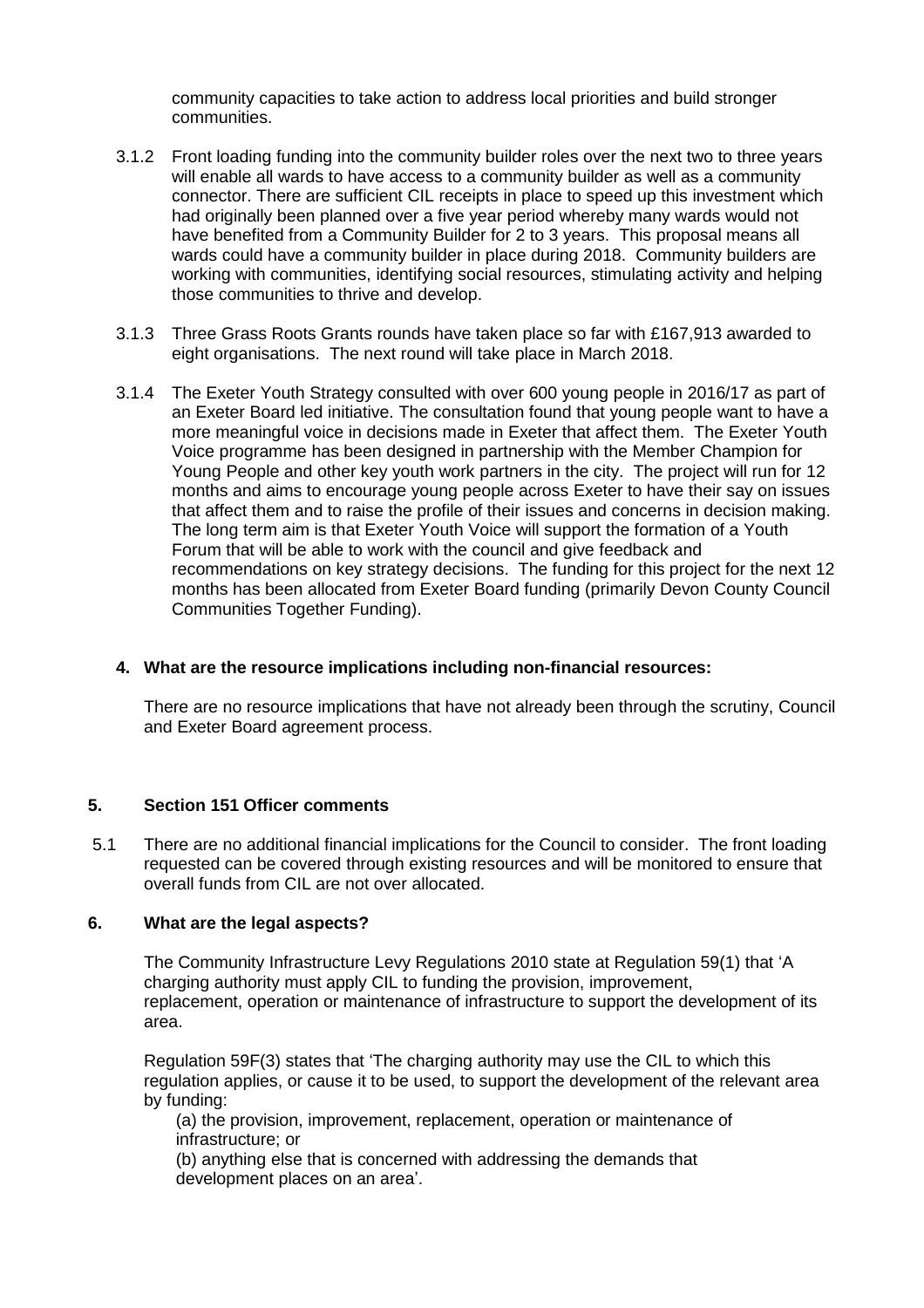## **7. Monitoring Officer Comments**

As this report states, there are a number of sources of grants within the Council. It is intended that the review process will seek to review the number of grants and that the legal basis for the award of grants is identified in order to comply with statutory provisions, particularly concerning the provisions of EU law on state aid.

In relation to the proposed funding for Community Builders, the award must be in accordance with the provisions of EU law on state aid.

## **8. Report Details:**

**8.1 Community Grants** – The City Council has an extensive Community Grants Programme where around £1.5 million p.a is awarded to community and art organisations through a range of grant processes. 366 grants over 2 years have gone to 194 organisations under 10 different grant 'types', but 50% goes to a small number of organisations. There are plans to review the city council policy, system and process in 2018 to consider consolidation of grant programmes and revised criteria linked to council priorities. Opportunities are being explored to create a Strategic Exeter Community Fund for added value and sustainability. Further information and recommendations will be made later this year.

(**See appendix 1 for a grant overview and a breakdown of grants awarded 2016/17.)**

**8.2 Community Builders Update -** At the City Council Executive meeting on 11/07/2017 and endorsed by Council on 25/07/2017 members agreed for £610,000 over five years (£300k New Homes Bonus (£300k) and £310k from neighbourhood portion of Community Infra-Structure Levy: CIL) to fund Community Building across the City .This is to compliment and build on the existing community builder roles that are funded through the Integrated Care Exeter (ICE) Wellbeing Exeter programme until March 2018.

Delegated powers were given to the Portfolio Holder for Health & Wellbeing, Communities and Sport, and Communities Programme Manager to agree adjustments to the original plans for the deployment of Community Builders and for them to do this in consultation with the Chair of the Exeter Community Forum.

The original plans, designed with Exeter Community Forum steering group (and in consultation with the Council Community, Health, Wellbeing, Sport and Leisure Portfolio Holder and the Member Champion for Communities,) were based on allocating a small number of community building hours to 10 areas in the city and to spread the funding over a five year period with a fixed amount of 166 hours per week which totals 4.4 whole time equivalent (WTE) staff. The original plan also assumed that the host (employing) organisation would match fund by 25% and local community groups would be asked to make contributions. The 25% from the host organization is now considered to be unrealistic at this stage.

Since the decision made by Council in July 2017 issues have emerged which present an opportunity to re-think and better align the original plan with other stakeholders:

- Wellbeing Exeter has been funded for a further 2 years through Devon County Council and NEW Devon Clinical Commissioning Group (CCG) to enable it to expand across the whole City from April 2018
- Community Building is an integral part of the Wellbeing Exeter model and ECC CIL funding for Community Building will be aligned with DCC and CCG funding for the co-ordination and social prescribing elements of Wellbeing Exeter. Exeter has been awarded Sport England Local Delivery Pilot status which will bring further resources into Wellbeing Exeter.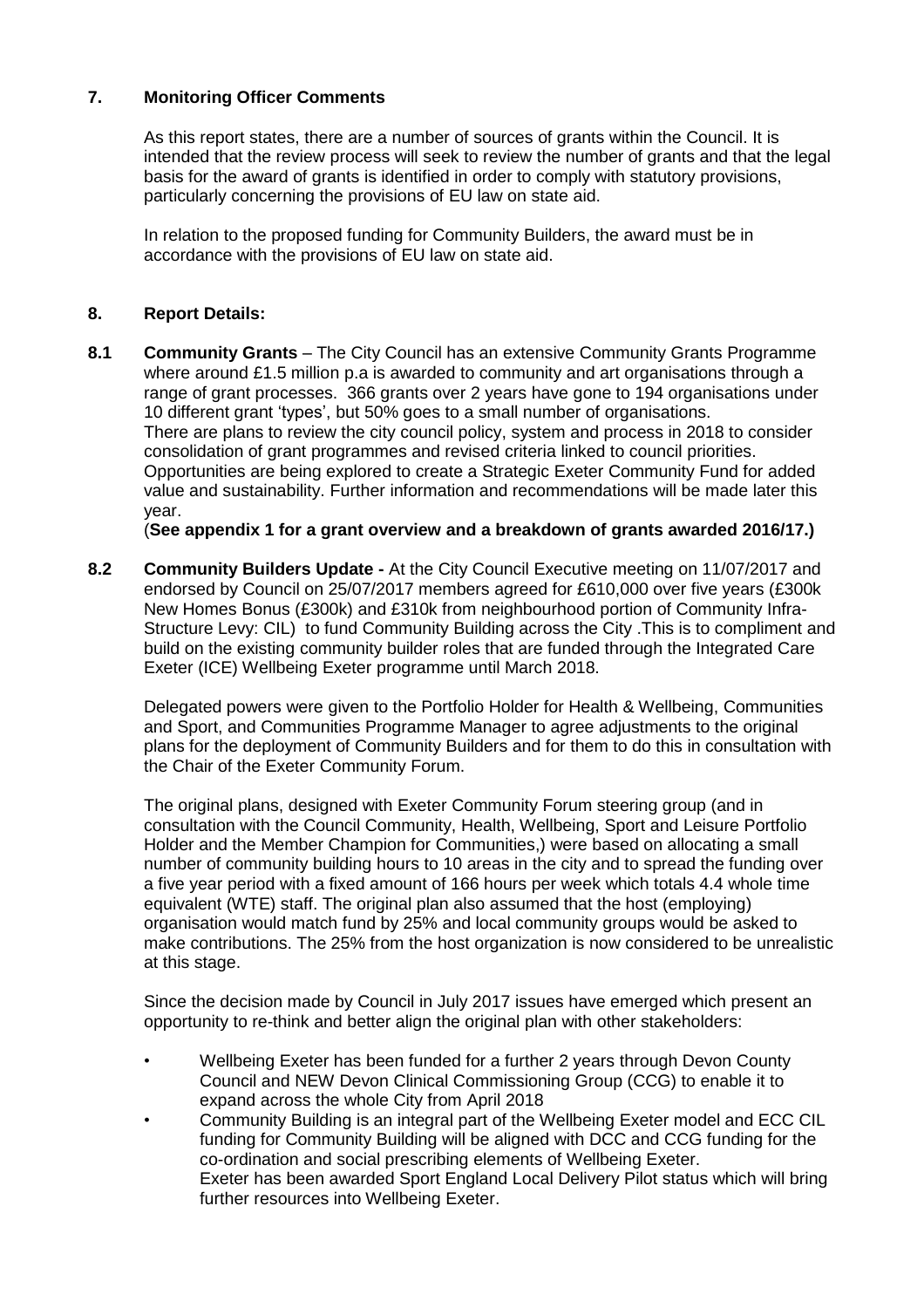• CIL receipt projections are higher than predicted creating a larger pot of Neighbourhood funding (15% of all CIL receipts) than originally anticipated.

As a result of the mainstreaming of Wellbeing Exeter and the Sport England Local Delivery Pilot status we now need to consider expanding community building at scale and pace so that all wards can have access to a community connector and community builder. There are still some priority areas over others, with areas that have higher levels of health inequalities and lack of social cohesiveness and community capacity to address local needs falling into these priority areas. However by taking a strategic approach, linking with other initiatives offers a greater opportunity to implement and evaluate the impact of community building across the whole city from 2018.

The original plan, agreed in July 2017, was to fund community building over a five year period. This report recommends that this funding should now be front-loaded in light of the Wellbeing Exeter and Sport England programmes for a 3 year period in the first instance: 2018 / 2020. Anecdotal feedback indicates that the community builders can have a real impact on improving people's lives and supporting the local community to work together with the council and other partners in the city to achieve great outcomes for all. This revised approach will enable the roles to be properly evaluated as part of the Wellbeing Exeter and Sport England programmes and will allow the council to understand the full value of this work. If it is demonstrated that Community Building as part of the Wellbeing Exeter approach, is having a positive impact on the health & wellbeing of citizens this will then enable the council to identify further funding from neighbourhood CIL and potentially other external sources.

- **8.3 Grass Roots Grants/Neighbourhood Community Infrastructure Levy** At the People Scrutiny Committee held on 2 June 2016, and Council on 26 July 2016 it was agreed that the Council would welcome recommendations from the Exeter Community Forum (ECF) Grass Roots Grants Panel as to how to spend the neighbourhood portion of the Community Infra-Structure Levy (CIL) (£3.75 million over 10 years.) Grass Roots Grants include a number of programmes which all contribute towards the goals of the ECF Community Strategy endorsed by the Council. These include:
	- Supporting Community Action –towards the costs of setting up or running a project that must be delivered within 12 months of the grant.
	- Supporting Community Buildings to support the costs of improving an existing building or towards a new building.
	- Support for the Community Builder programme ( see 8.2)
	- Support for Community Planning this is a new initiative that will be launched later this year.
	- Community Collaboration supporting community organisations to grow their capacity and capabilities to work with other organisations and to help start new initiatives.

All grant applications need to be led by local community organisations working to benefit the interests of the local community of an area or community of interest.

Three rounds have taken place so far with £167,913 awarded to date to eight organisations. The next round will take place in March 2018.

#### **(See appendix 2 for breakdown of grants awarded.).**

Grass Roots Grants are promoted through the City Council website, Exeter Citizen and through Social Media sites as well as through Exeter Community Forum newsletters. City Council Members are encouraged to promote the opportunities available to local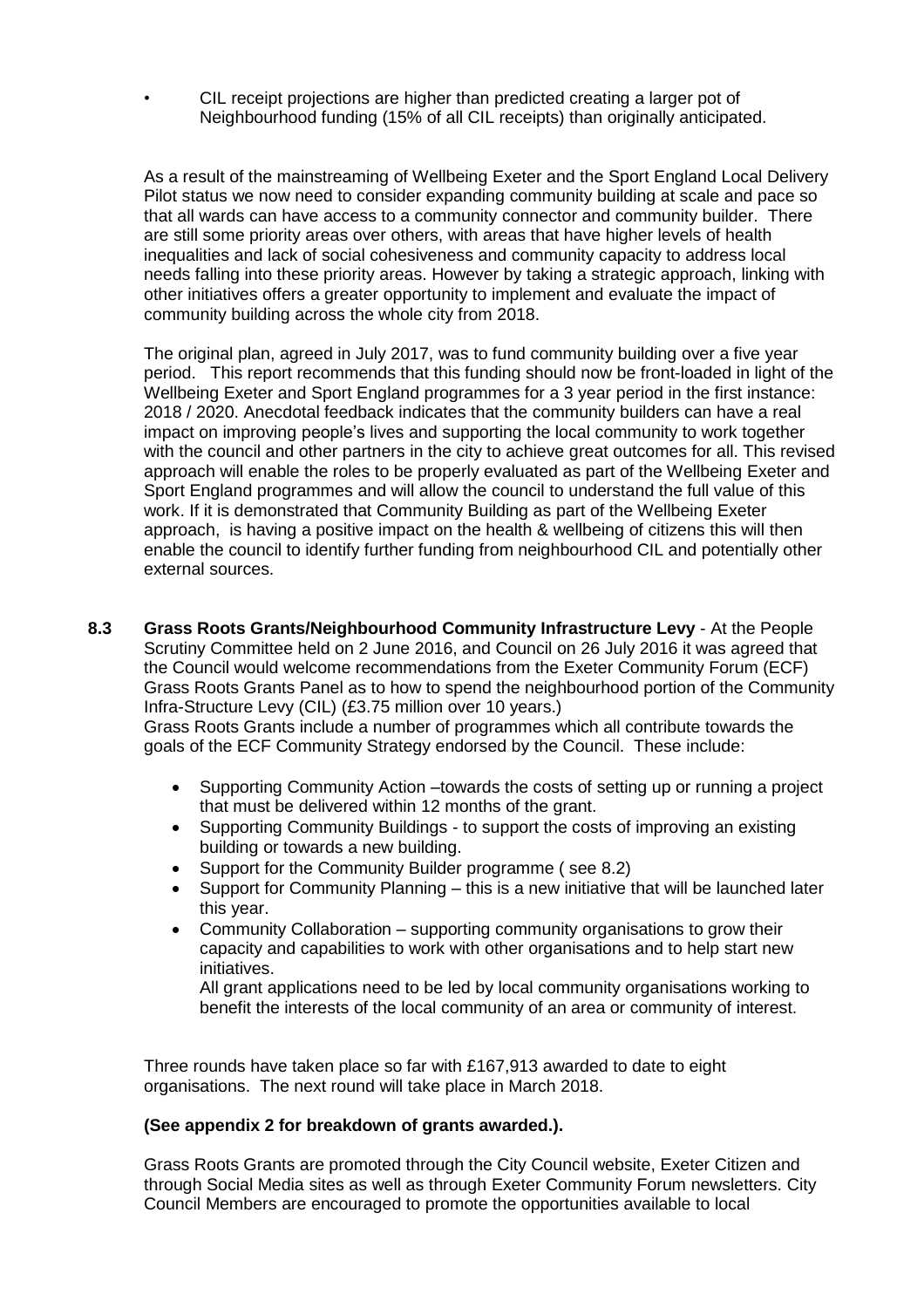community groups in their wards. Information on the grants process and priorities for funding is available on the City Council website with links to the Exeter Community Forum website: https://exeter.gov.uk/people-and-communities/communities/exeter-communityforum/

**8.4 Exeter Youth Voice -** The City Council is taking the lead co-ordination role for this next stage of working towards a Youth Strategy for the city. Organisations are currently being invited to submit an Expression of Interest to facilitate the 'Exeter Youth Voice' initiative with young people across the city. This work builds on the consultation that took place with young people during 2016/17 resulting in the launch of the Youth Strategy in March 2017. The project will be delivered in partnership with the city council Communications and Marketing Team who will be supporting the process and help to profile the views of young people.

# **9. How does the decision contribute to the Council's Corporate Plan?**

#### **Supporting Exeter's communities:**

- Oversee implementation of the Community Strategy
- Explore how Asset Based Community Development can be introduced across the council and key services
- Work with partners to improve the health and wellbeing of Exeter's communities.

## **10. What risks are there and how can they be reduced?**

- **10.1 Community Grants –** There is a risk that some community organisations and groups who have had grant funding from the council over a number of years, will become concerned that a community grants review process may result in grants no longer being available to them. This risk is already mitigated in that grant awards clearly state that there are no guarantees of on-going funding. The review process, and any formal consultation on a change in policy by the Council, will clearly set out the statutory responsibilities of the Council and the need to regularly review spending to ensure value for money. Following consultation, should it be required, recommendations to Council will include an equality impact assessment to aid members in decision making.
- **10.2 Community Builders –** There is a risk that the impact of community building across the city is not understood**.** Through the integration of the community builder network within Wellbeing Exeter this risk is largely mitigated There is a formal multi-agency Steering Group that oversee the implementation of Wellbeing Exeter led by a council Director. There is already a formal written agreement and service specification including a formal performance management framework in place between the City Council and Devon Community Foundation (Programme Manager of Wellbeing Exeter) which will be subject to regular monitoring and evaluation by officers. Reports will be presented regularly to Exeter Health & Wellbeing Board and through to People scrutiny committee.
- **10.3 Grass Roots Grants/Neighbourhood CIL –** There is a risk that by agreeing to accelerate the community builder programme there is insufficient funds available at this time as the council is prohibited from borrowing against future CIL receipts. In other words CIL receipts cannot be spent until they have accumulated sufficiently to fund projects. There is currently £987,259 available for Neighbourhood CIL spend (01/02/2018) which provides sufficient funding to cover the acceleration of the community builder programme.
- **10.4 Youth Voice –** There is a risk that this listening project could raise expectations that the Council is able to make the changes that young people would like to see**.** This is being mitigated in a number of ways including a multi-agency steering group supporting the initiative who will be in a position to respond to ideas or recommendation that fall within the